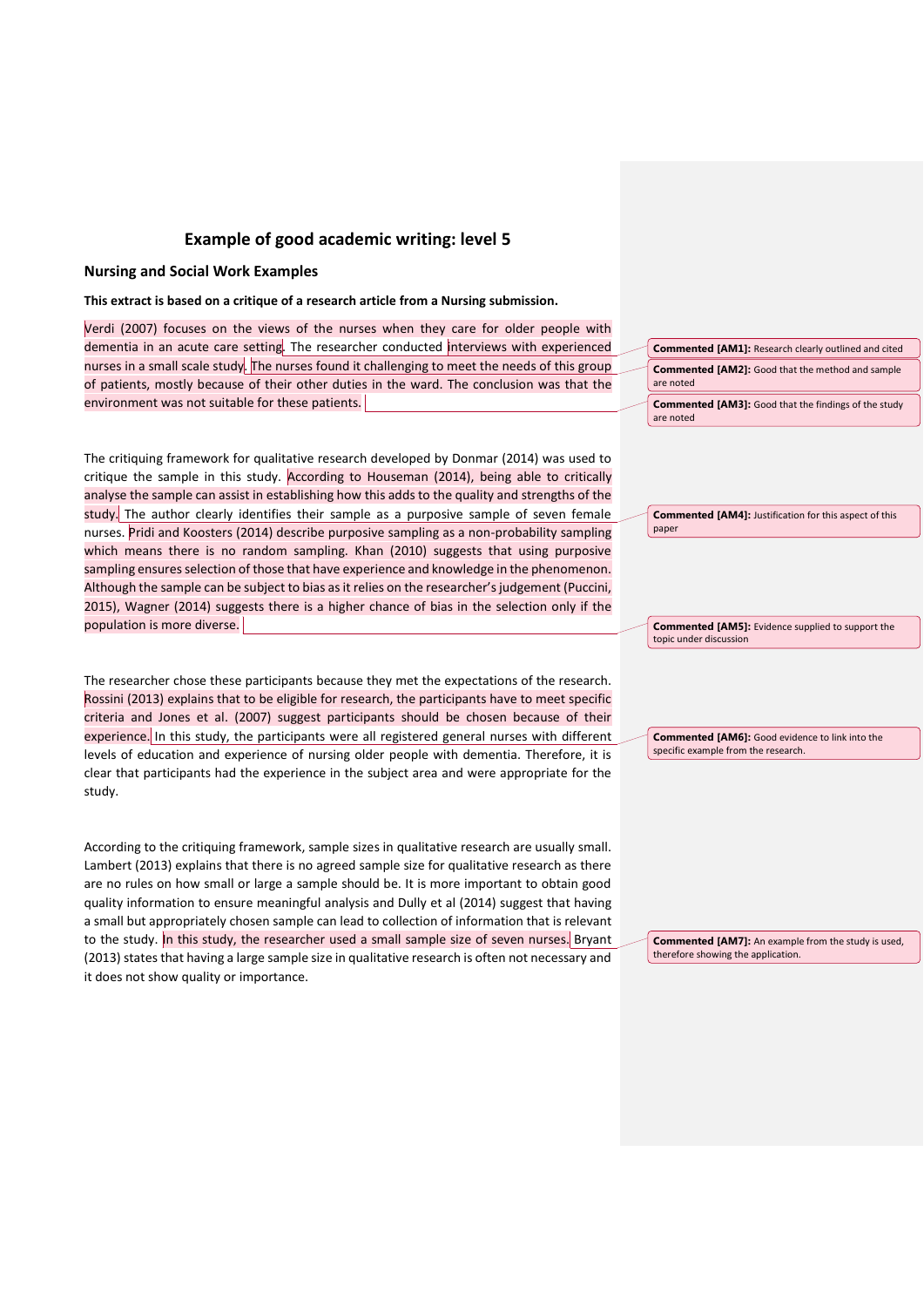**This is an example of good academic writing at Level 5 from a Nursing submission. The introduction clearly maps out the content of the essay and is followed by a clear and informative first paragraph.**

This essay will elaborate on chlamydia as a health issue and discuss the health promotion activity recently conducted in an attempt to raise awareness. The essay will include an assessment of health needs, based on the epidemiology and demographics of chlamydia. This will lead to the selection of a specific target group, explaining why health promotion is needed for this group. Also, it will discuss essential factors, relevant policies, and Bradshaw's model of needs (1972). It will explain why the educational approach was selected and it will discuss the strengths and limitations of this approach. Finally, it will evaluate the resources used, the data collected and will consider possible improvements to the health promotion activity.

Chlamydia remains the most common sexually transmitted infection in the western world (Hardy, 2015). It is passed on through unprotected vaginal, anal or oral sex, infecting the epithelium tissue that lines the urinary and reproductive tracts (Philips & Jones, 2014). Philips and Jones (2014) further explain that chlamydia can cause symptoms such as discharge and pyrexia. In addition, the long term health consequences are significant and include infertility, ectopic pregnancies and inflammation of the epididymis and testes (Cayse & Musil, 2016). This shows the importance of health promotion in preventing this condition.

#### **Example from a Social Work submission:**

During the assessment, an exchange model would be adopted to encourage Leon to lead the discussion (Bailey & Mofoa, 2015). This process of exchange would encourage Leon to act as the expert in his life and define what actions need to take place (Bailey & Mofoa, 2015). As Leon presents with a history of depression, it would be helpful to administer a standardized assessment such as the Patient Health Questionnaire or Beck Depression Inventory to assess any current symptoms of depression (Primal et al., 2017). While doing this, it would be important to keep in mind that Leon may not have insight into his own difficulties, and that his self-report scores from his assessment may not be entirely accurate (Sato & Bernstein, 2017).

It would be appropriate to engage Leon in Cognitive Behavioural Therapy (CBT) as this therapy has been shown to be a highly evidenced based method of intervention with adults experiencing depression and substance use (Jones et al., 2014; Pinn, 2017). Application of cognitive restructuring throughout ongoing sessions with Leon would be beneficial in assisting Leon to achieve a greater understanding of his maladaptive thoughts and behaviour (Schiraldi, 2014; Brandt, 2015). The process of cognitive restructuring could commence through collaborative, open discussions about Leon's ability to parent and conducting tasks which would encourage a separation of thought, feelings, behaviours and an overall evaluation of his belief systems (Chicco & Wong, 2016). This could subsequently lead to implementations of new positive and desired behaviours and management of these

**Commented [AM8]:** It is good to identify the details of the evidence.

**Commented [AM9]:** This is a good introduction that maps out clearly the content of the essay. Also, there is a good use of signposting words and phrases to guide the reader.

**Commented [AM10]:** A very good first paragraph summarising briefly the significance of chlamydia in terms of prevalence, symptoms and long term health consequences. A variety of sources has been used.

**Commented [AM11]:** A good concluding sentence to the paragraph

**Commented [h12]:** Choice of model and justification concisely expressed.

**Commented [h13]:** Demonstration of criticality.

**Commented [h14]:** Again, rationale given for choosing a specific intervention. Two sources of evidence effectively integrated into the writing.